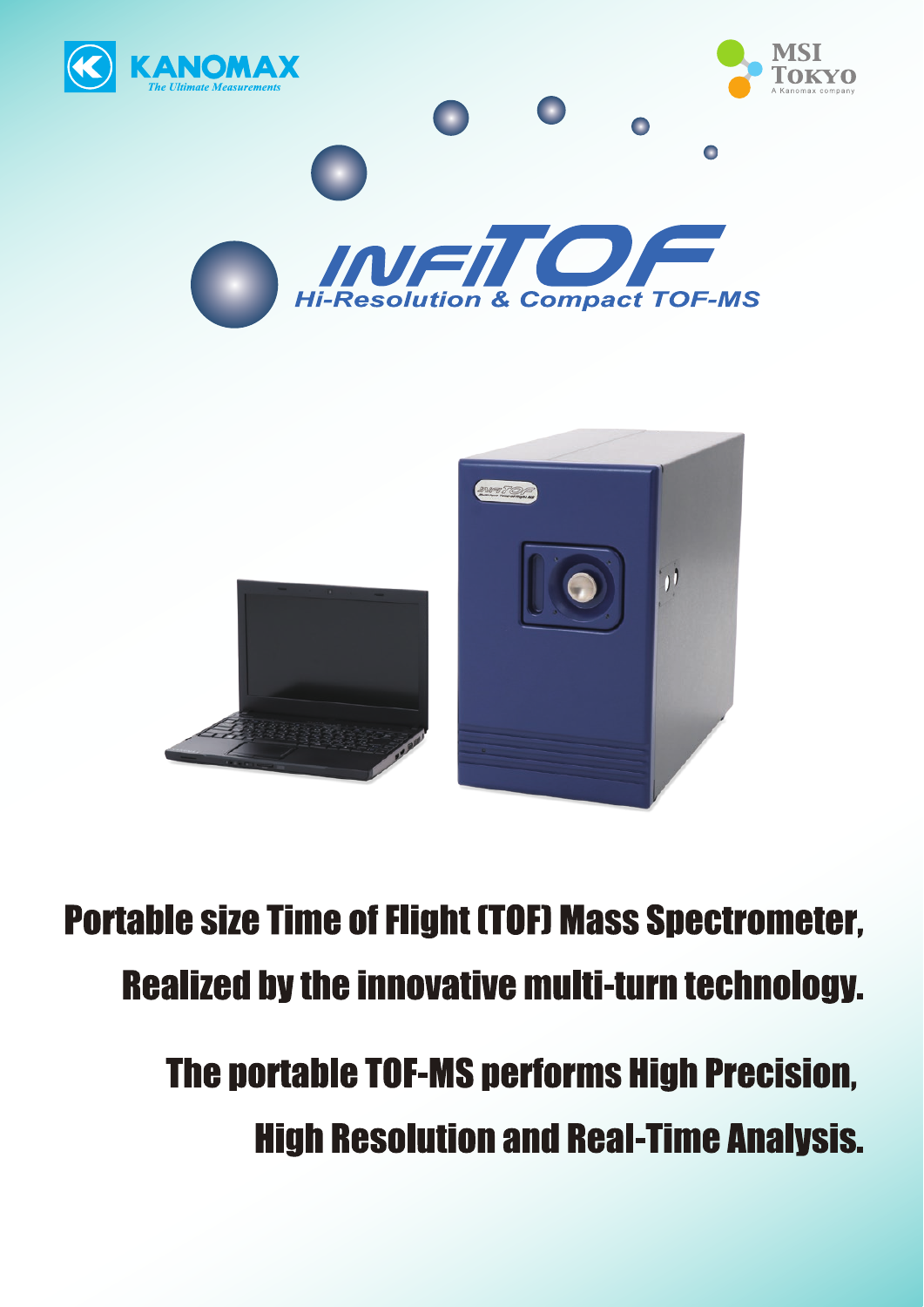*High Performance and Small Foot print Time of Flight Mass Spectrometer by using the Multi-turn Technology*



**There are four orbiting electrodes and two injection/ejection electrodes on a palm-sized optics bench. The Ion source gives kinetic-energy for orbiting motion in the infinit loop. Injection and ejection electrodes are synchronized with Ion source pulsing triggering. Injection electrodes has** to be in the on state while ions enter the analyzer, then has to be turned off before first ion **(smallest ion) returns to it. Orbiting electrodes are constant, so orbiting ion can be held until ejection electrode is ON.**

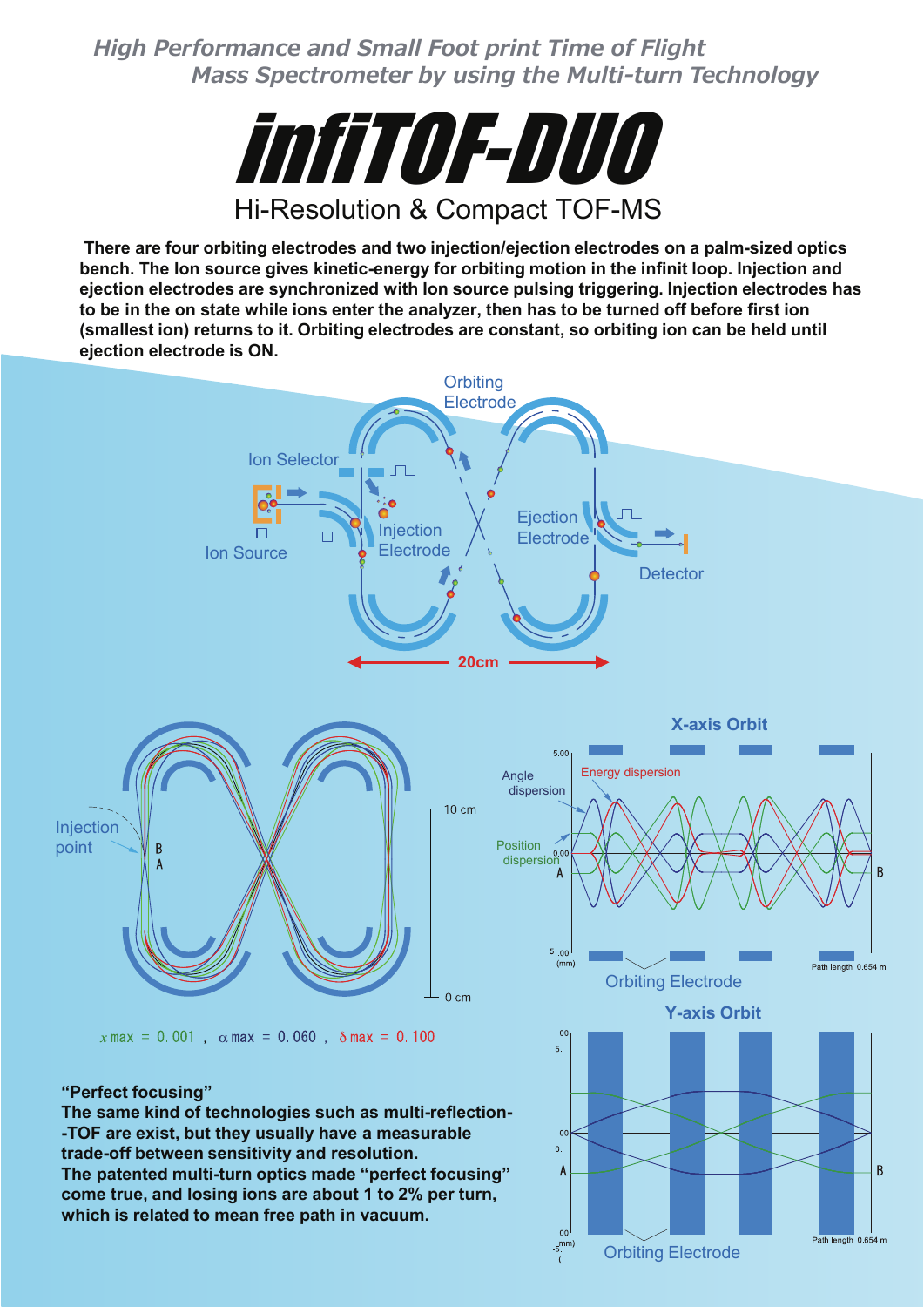## **1. High-resolution separation of low molecular weight gases**